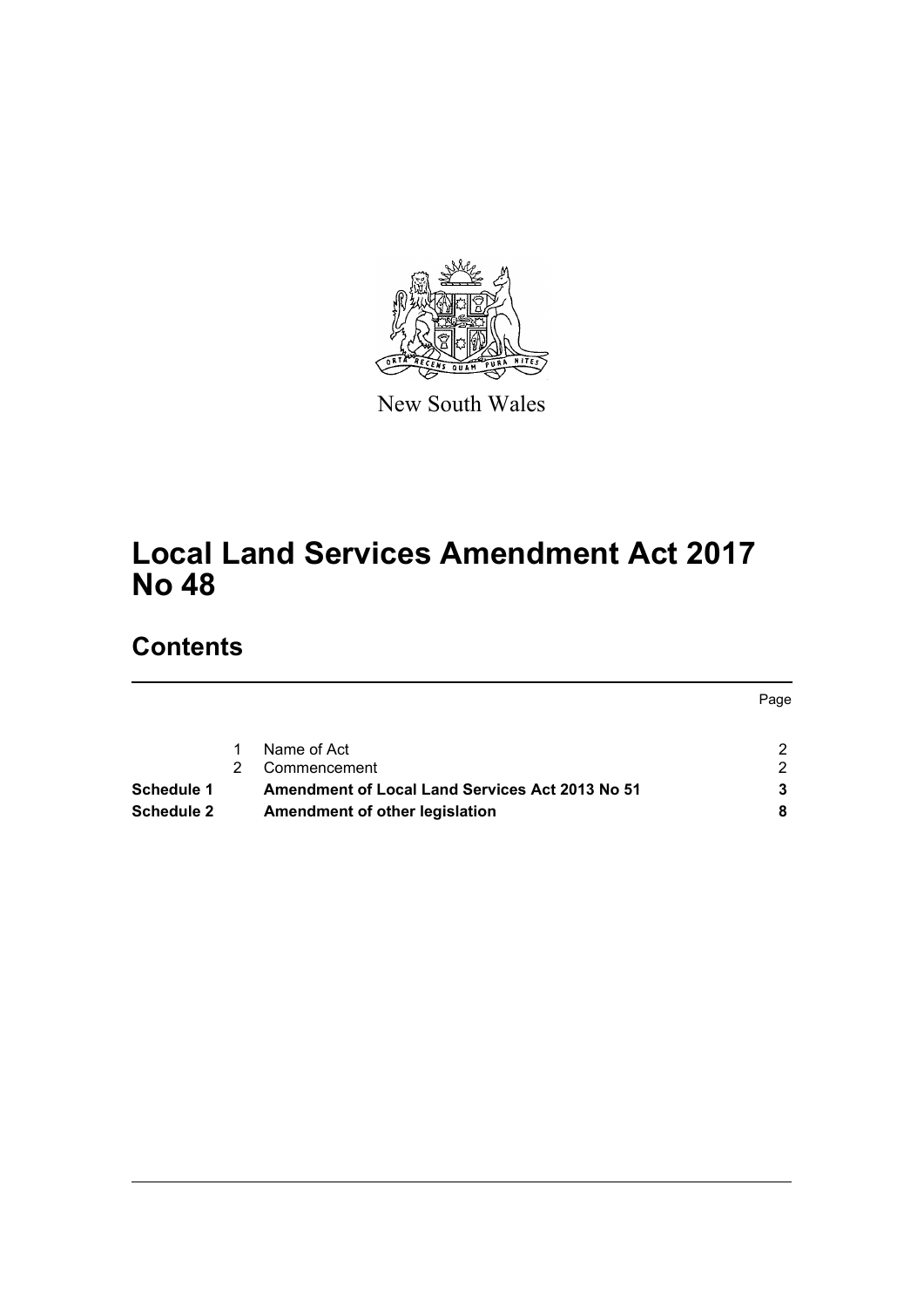

New South Wales

# **Local Land Services Amendment Act 2017 No 48**

Act No 48, 2017

An Act to amend the *Local Land Services Act 2013* to make further provision with respect to the management of Local Land Services; and for other purposes. [Assented to 13 October 2017]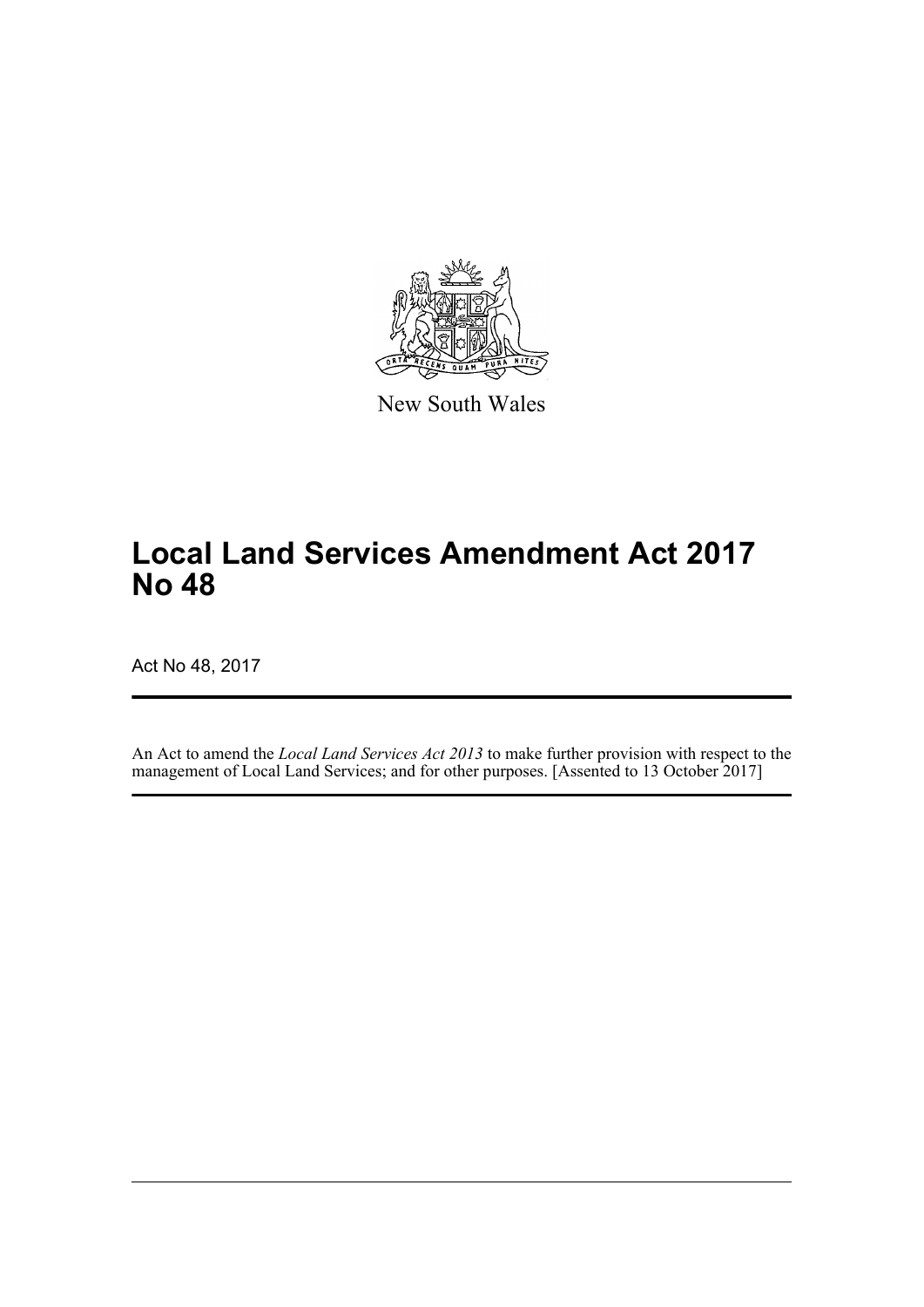Local Land Services Amendment Act 2017 No 48 [NSW]

## <span id="page-2-0"></span>**The Legislature of New South Wales enacts:**

#### **1 Name of Act**

This Act is the *Local Land Services Amendment Act 2017*.

#### <span id="page-2-1"></span>**2 Commencement**

- (1) This Act commences on the date of assent to this Act, except as provided by subsection (2).
- (2) Schedules 1 [2], [3], [6]–[9], [11], [12], [15]–[21], [23] and [25] and 2.2 commence on a day or days to be appointed by proclamation.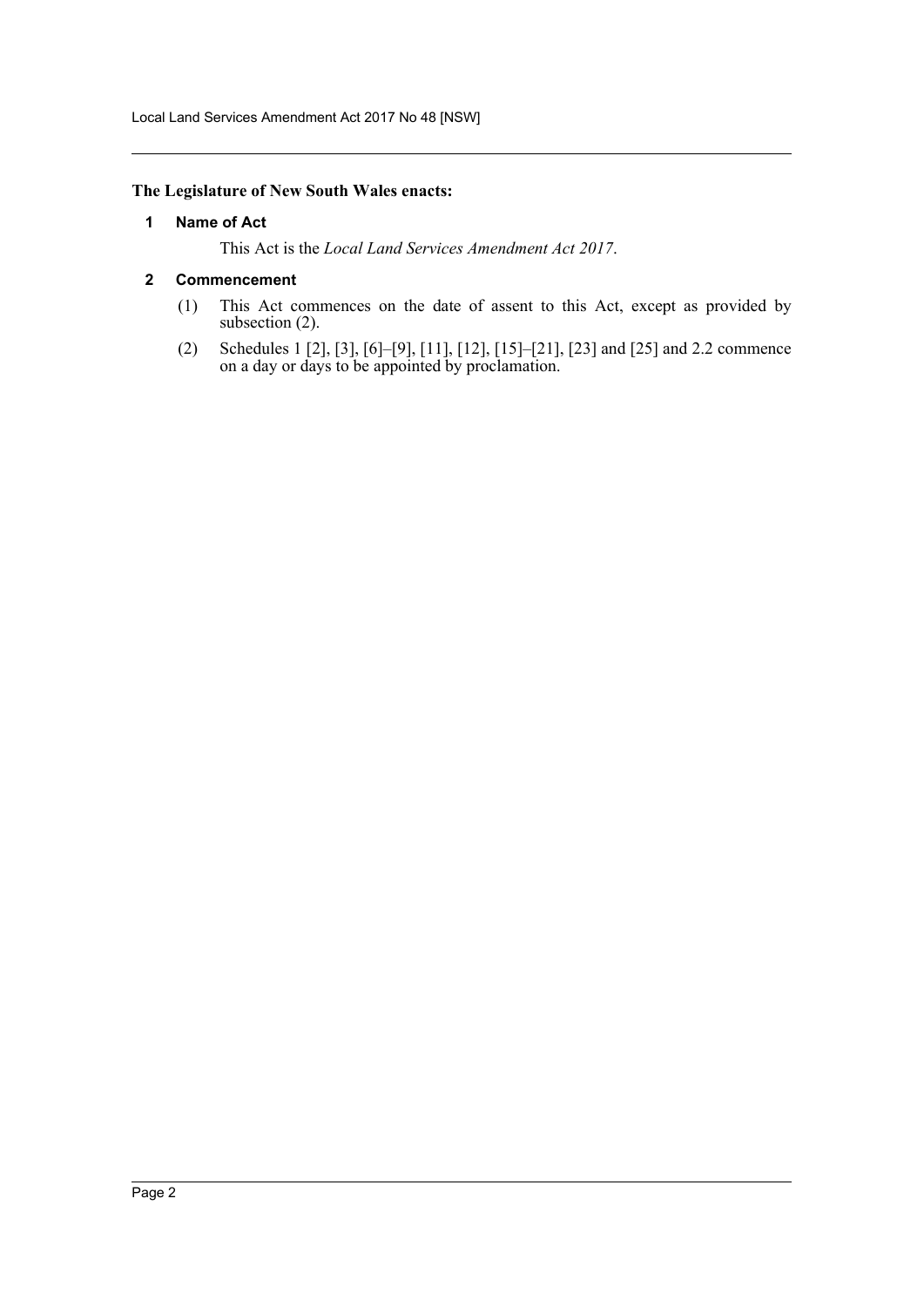# <span id="page-3-0"></span>**Schedule 1 Amendment of Local Land Services Act 2013 No 51**

## **[1] Section 3 Objects of Act**

Omit "operational" from section 3 (c).

**[2] Section 10 Control and management of Local Land Services**

Omit "Chair of the Board of Chairs" wherever occurring in section 10 (2) and (3). Insert instead "Chief Executive Officer".

## **[3] Section 12 Control and direction in emergency responses**

Omit "Board of Chairs" from section 12 (2). Insert instead "Local Land Services Board".

## **[4] Section 12 (2) (b)**

Omit "the staff of Local Land Services" and "to Local Land Services and the staff". Insert instead "its staff" and "to Local Land Services and its staff", respectively.

**[5] Sections 16 (3) (c), 17 (4) (d), 18 (3) (d), 31 (3) (b) and 35 (3) (e) (i)** Omit "the staff of" wherever occurring. Insert instead "staff of".

## **[6] Sections 17 (4) (b), 18 (3) (b), 25 (2) (a) and 205 (d)**

Omit "Chair of the Board of Chairs" wherever occurring. Insert instead "Chair".

## **[7] Part 3, heading**

Insert "**Local Land Services**" before "**Board**".

## **[8] Part 3, Division 1, heading**

Omit "**Board of Chairs**". Insert instead "**Local Land Services Board**".

**[9] Section 25 Establishment of Local Land Services Board**

Omit "Board of Chairs" from section 25 (1). Insert instead "Local Land Services Board".

## **[10] Section 26 Functions of the Board**

Omit section 26 (1). Insert instead:

- (1) The Board has the following functions:
	- (a) to determine the general policies and strategic direction of Local Land Services,
	- (b) to determine the policies, procedures and directions of Local Land Services in accordance with which a local board must exercise its functions.

**Note.** See section 29 (2).

- (c) such other functions as are conferred or imposed on it by or under this or any other Act or law.
- (1A) Without limiting subsection (1) (a), the Board is to determine the general policies and strategic direction of Local Land Services with respect to the following:
	- (a) organisational governance and strategy,
	- (b) risk management,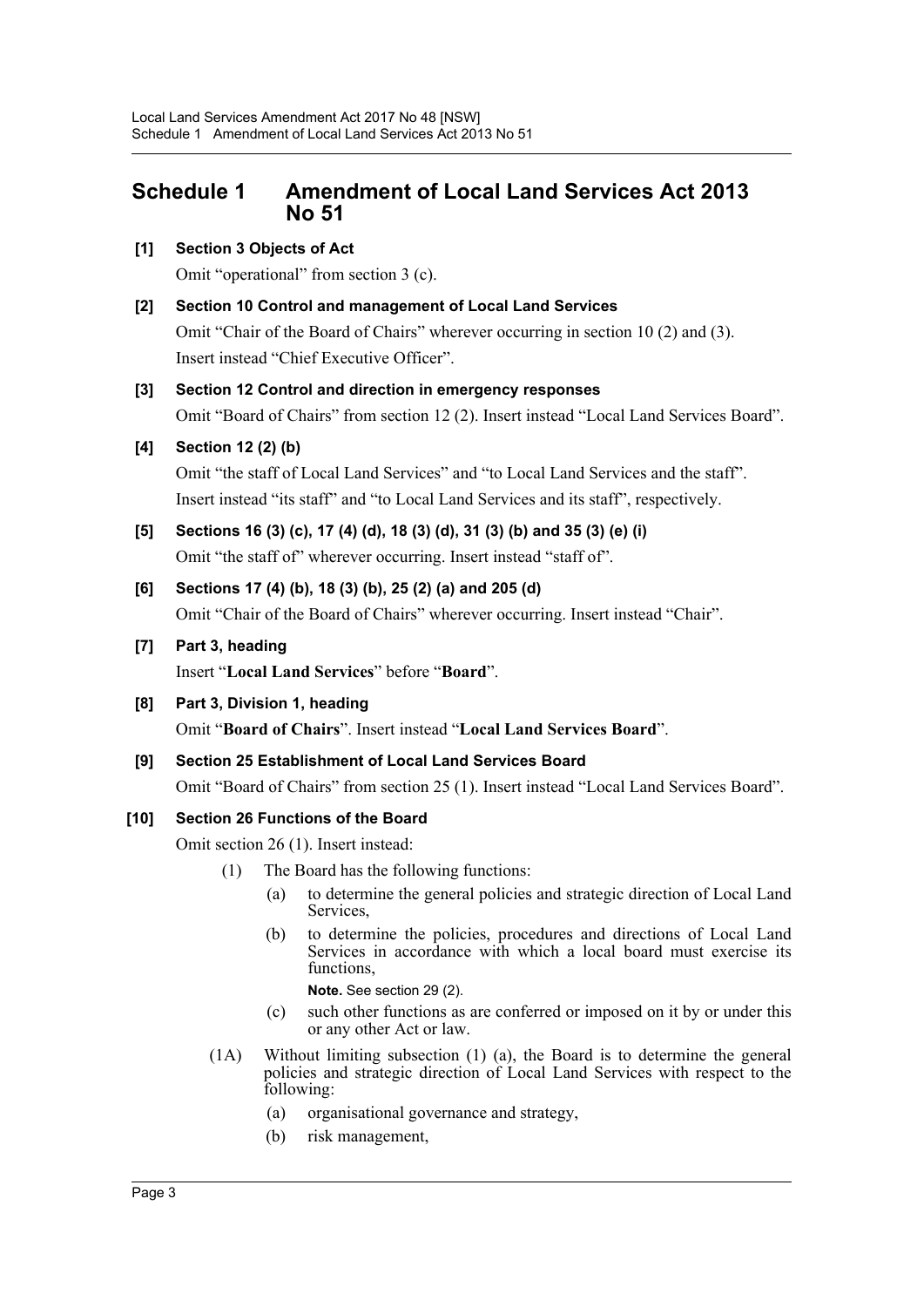- (c) service delivery priorities,
- (d) community engagement.

## **[11] Section 26A**

Insert after section 26:

## **26A Chair of Local Land Services Board**

- (1) There is to be a Chair of the Local Land Services Board.
- (2) The Chair is to be appointed by the Minister.
- (3) Schedule 2A contains provisions relating to the Chair.

#### **[12] Part 10 Pests**

Omit the Part.

#### **[13] Sections 154 and 155**

Omit the sections.

#### **[14] Section 200A**

Insert before section 201:

#### **200A Contributions towards management of pests under Biosecurity Act 2015**

- (1) The Biosecurity Minister may, by notice, require Local Land Services to pay to the Biosecurity Minister an amount as a contribution to the cost of any action taken or to be taken to manage pests under the *Biosecurity Act 2015*.
- (2) A contribution is payable within such period after the notice is given as is specified in the notice or within such other period as the Biosecurity Minister allows.
- (3) Any contribution that remains unpaid is recoverable by the Biosecurity Minister from Local Land Services in a court of competent jurisdiction.
- (4) The regulations may make provision for or with respect to notices and contributions under this section.
- (5) In this section:

*Biosecurity Minister* means the Minister administering the *Biosecurity Act 2015*.

*manage* a pest means to prevent, eliminate, minimise or manage the biosecurity risk posed by, or the biosecurity impact of, a pest, within the meaning of the *Biosecurity Act 2015*.

*pest* means a pest within the meaning of the *Biosecurity Act 2015* (other than a pest that is a plant).

#### **[15] Schedule 2 Constitution and procedure of Board and local boards**

Omit "Board of Chairs" wherever occurring in clauses 1 and 5.

Insert instead "Local Land Services Board".

#### **[16] Schedule 2, clause 2 (1)**

Omit "3 years" wherever occurring. Insert instead "4 years".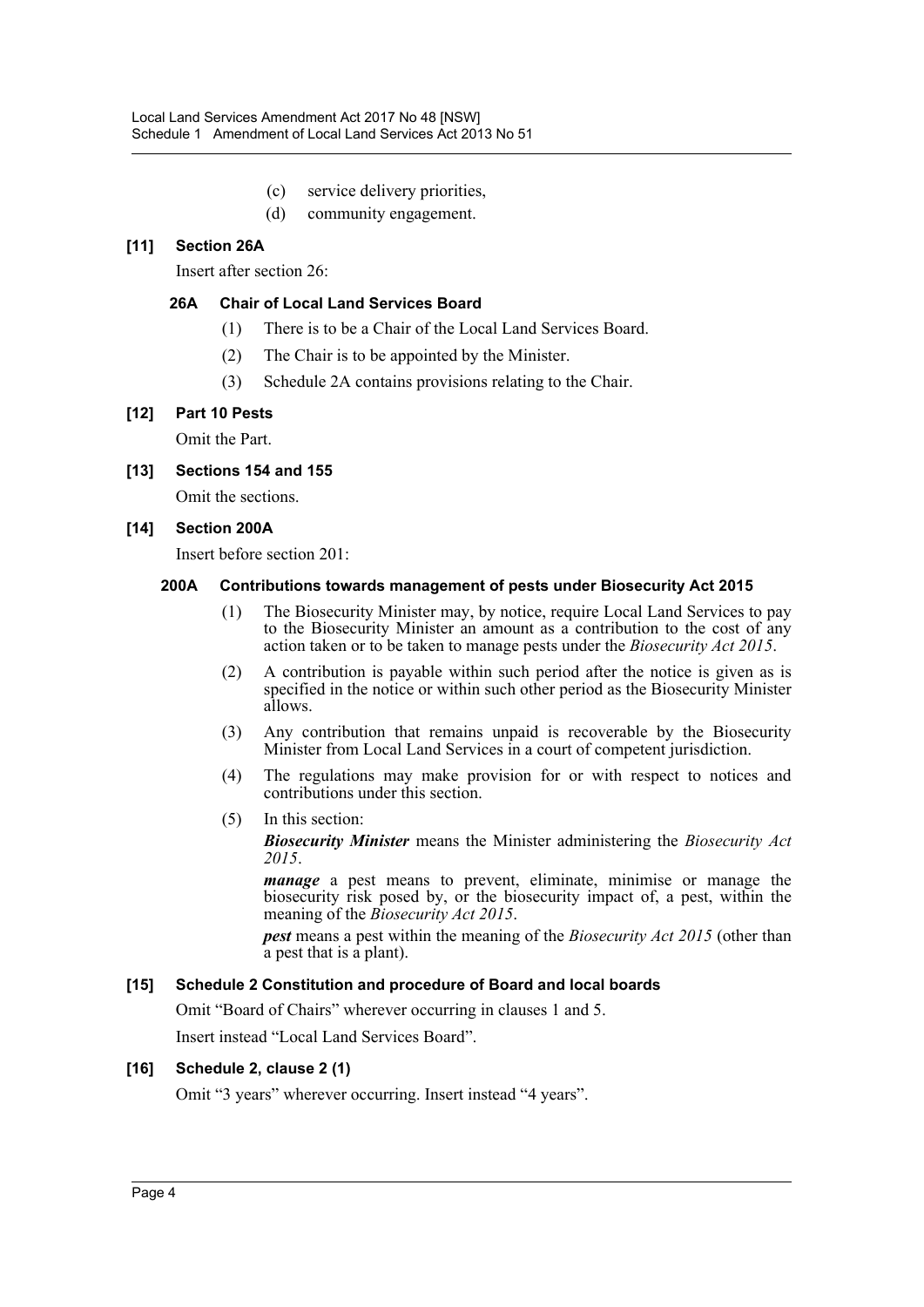## **[17] Schedule 2, Part 2, Division 2, heading**

Omit "**the Board of Chairs**". Insert instead "**Local Land Services Board**".

#### **[18] Schedule 2, clause 14 (2)**

Insert at the end of clause 14:

(2) The Chief Executive Officer may attend meetings of the Board and participate in discussions of the Board but is not entitled to vote at a meeting.

## **[19] Schedule 2A**

Insert after Schedule 2:

# **Schedule 2A Provisions relating to Chair of Local Land Services Board**

(Section 26A (3))

#### **1 Term of office**

The Chair of the Local Land Services Board holds office for such term, not exceeding 4 years, as may be specified in the instrument of appointment, but is eligible (if otherwise qualified) for re-appointment.

#### **2 Basis of office**

The office of the Chair may be a full-time or part-time office, according to the terms of appointment.

#### **3 Employment and remuneration**

- (1) The employment of the Chair is (subject to this Schedule) to be governed by a contract of employment between the Chair and the Minister.
- (2) The following provisions of or made under the *Government Sector Employment Act 2013* relating to the employment of Public Service senior executives apply to the Chair (but in the application of those provisions a reference to the employer of any such executive is to be read as a reference to the Minister):
	- (a) provisions relating to the band in which an executive is to be employed,
	- (b) provisions relating to the contract of employment of an executive,
	- (c) provisions relating to the remuneration, employment benefits and allowances of an executive,
	- (d) provisions relating to the termination of employment of an executive.

#### **4 Vacancy in office**

- (1) The office of the Chair becomes vacant if the holder:
	- (a) dies, or
	- (b) completes a term of office and is not re-appointed, or
	- (c) resigns the office by instrument in writing addressed to the Minister, or
	- (d) becomes bankrupt, applies to take the benefit of any law for the relief of bankrupt or insolvent debtors, compounds with his or her creditors or makes an assignment of his or her remuneration for their benefit, or
	- (e) becomes a mentally incapacitated person, or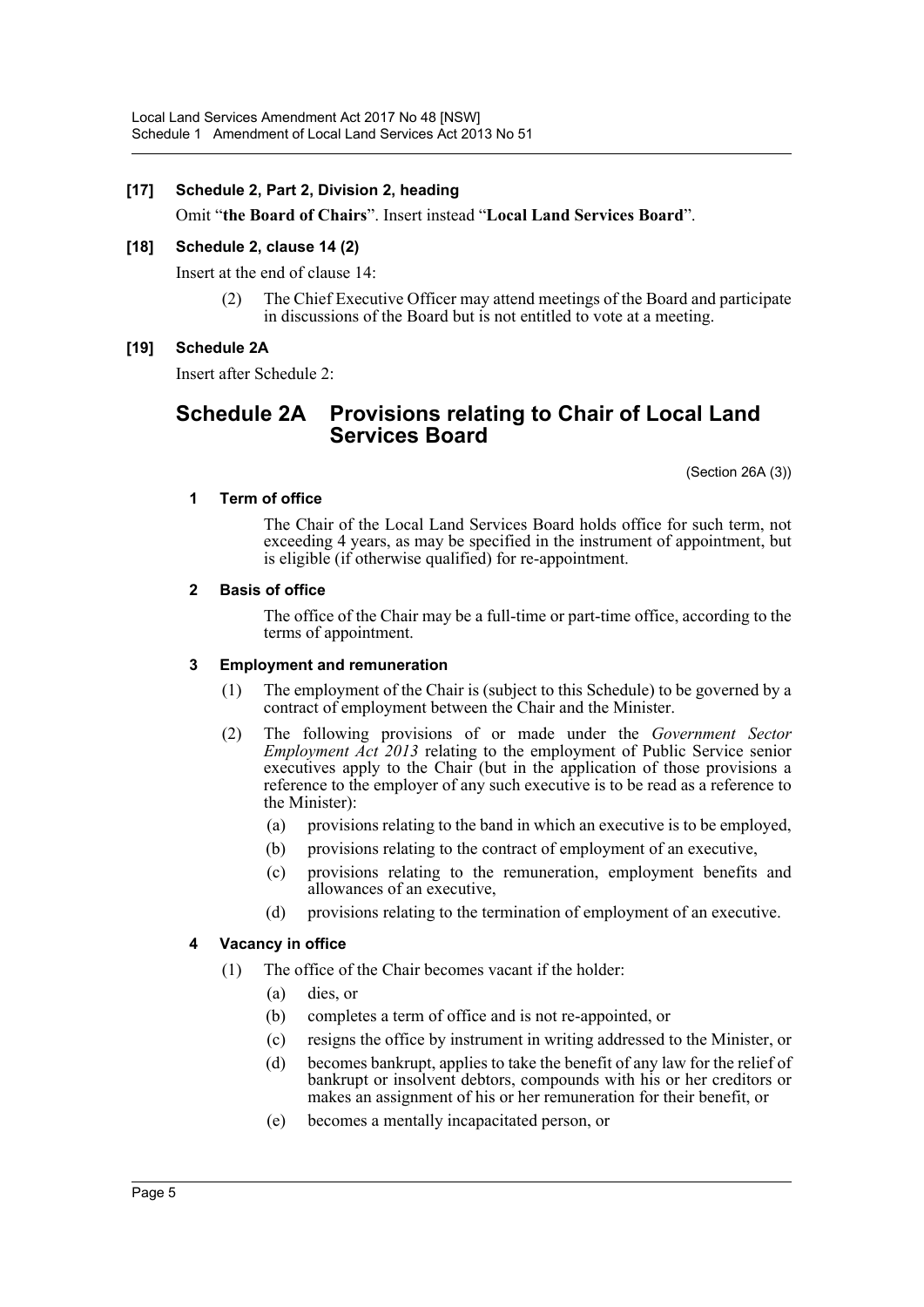- (f) is convicted in New South Wales of an offence that is punishable by imprisonment for 12 months or more or is convicted elsewhere than in New South Wales of an offence that, if committed in New South Wales, would be an offence so punishable, or
- (g) is removed from office by a termination of employment as referred to in clause 3 (2) (d).
- (2) If the office of the Chair becomes vacant, a person is, subject to this Act, to be appointed to fill the vacancy.

#### **5 Chair not Public Service employee**

The office of the Chair is a statutory office and the provisions of the *Government Sector Employment Act 2013* relating to the employment of Public Service employees do not apply to that office (except as provided by clause 3).

## **6 Acting Chair**

- (1) The Minister may, from time to time, appoint a person to act in the office of the Chair during the illness or absence of the Chair (or during a vacancy in the office of the Chair) and the person, while so acting, has all the functions of the Chair and is taken to be the Chair.
- (2) The Minister may, at any time, remove a person from office as acting Chair.
- (3) An acting Chair is entitled to be paid such remuneration (including travelling and subsistence allowances) as the Minister may from time to time determine in respect of the person.

#### **[20] Schedule 3 Charges on land for unpaid amounts**

Omit "(Sections 94 and 153)". Insert instead "(Section 94)".

## **[21] Schedule 3, clause 1**

Omit the clause. Insert instead:

#### **1 Definition**

In this Schedule, *compliance notice* means a notice under section 94 (Compliance notice—fencing).

#### **[22] Schedule 5 Sale of land for unpaid money owing to Local Land Services**

Omit paragraph (c) of the definition of *charge* in clause 1.

## **[23] Schedule 5, clause 1**

Omit the clause. Insert instead:

#### **1 Definition**

In this Schedule, *charge* means a charge or an amount payable under section 94 (Compliance notice—fencing).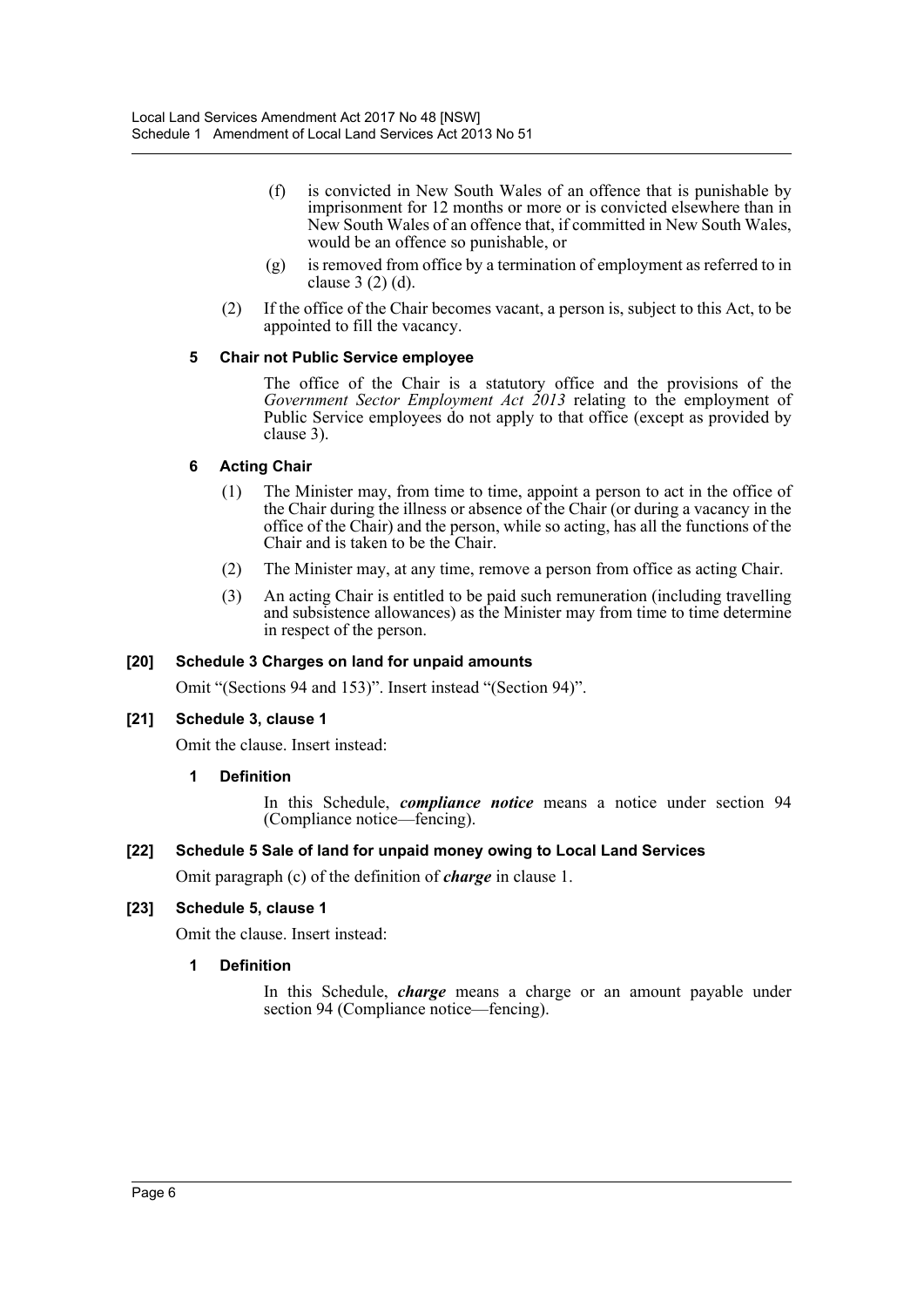## **[24] Schedule 6 Savings, transitional and other provisions**

Insert at the end of the Schedule, with appropriate Part and clause numbering:

## Part Provision consequent on enactment of Local Land **Services Amendment Act 2017**

#### **Repeal of Part 10**

Schedules 3 and 5, as in force immediately before the repeal of Part 10 by the *Local Land Services Amendment Act 2017*, continue to apply to compliance notices given, and charges imposed, under that Part before that repeal.

## **[25] Dictionary**

## Omit the definitions of *Board* and *Chair of the Board of Chairs*.

Insert in alphabetical order:

*Board* means the Local Land Services Board established by section 25.

*Chair* means the Chair of the Local Land Services Board.

*Chief Executive Officer* means the person employed in the Public Service as the Chief Executive Officer of Local Land Services.